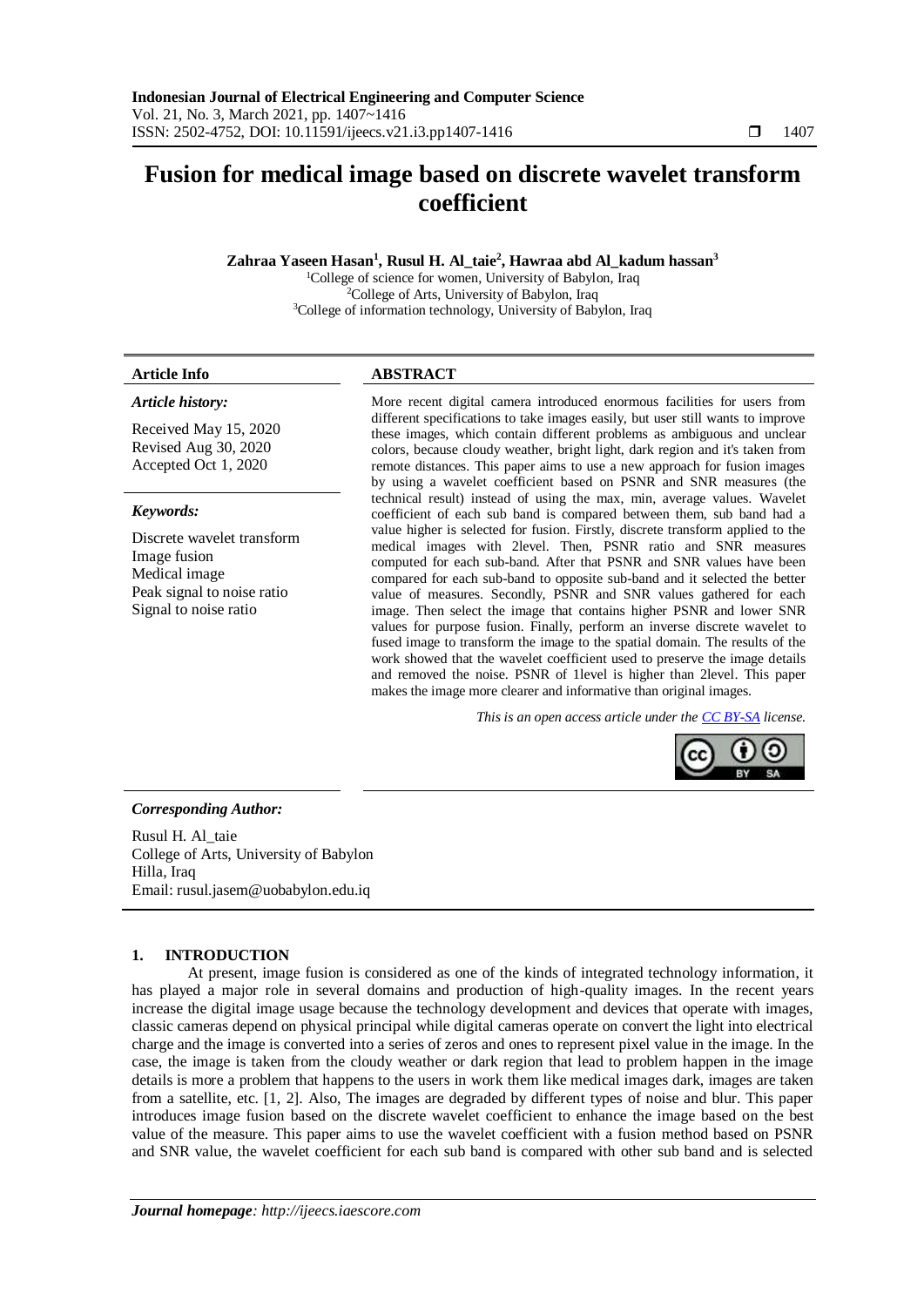better value of the metrics. A fused image is formed based on the optimal sub-band that has a high PSNR value from each image.

Discrete wavelet transform is one of the image fusion methods. It considers a good tool and helpful for fusion and it is used in many applications like speech recognition, fractal recognition, image denoising, and image compression. The input image is decomposed by using a discrete wavelet transform into approximation and detail coefficients based on low pass filter and high pass filter. Figure 1 shows applying DWT method on the input images. A low pass filter produces approximation coefficients, while the high pass filter produces detailed coefficients [3, 4].



Figure 1. 2level discrete wavelet transform [5]

The Discrete Wavelet transform is a domain transform method. It is a more common method used for image fusion. Discrete wavelet transforms decomposes the original images into four sub-bands by the filters with each level K, called approximation coefficients, vertical details, horizontal details, and diagonal details. The processing wavelet coefficients of each level are the input of the next level [6, 7]. The fused image is gained by utilizing the IDWT process. Wavelet transform allows for analysis of the images by using different levels of accuracy. Discrete wavelet transform tends for choosing the distinguishing features of an image. The wavelet transform is utilized in different areas such as image fusion, texture analysis, feature detection, data compression, etc. A discrete transform based fusion scheme as shown in Figure 2 [8, 9].



Figure 2. Diagram of discrete transform based image fusion [6]

In many situations, a single image cannot describe the scene accurately, because the scene is usually taken using more than one sensor. Only a single image is more appropriate for human or machine processing, therefore it is significant to fuse all the images from different sensors to form a single image with all relevant information. With the spreading of image processing, image fusion has been a significant subject in several associated areas such as computer vision, remote sensing, object detection, medical imaging, image classification [10]. In general, term fusion is a method extracting information from different domains in Figure 2. The goal of fusion is merging associated information from two or more of data to procedure data that is more precise than the single data.

Image fusion is the method of mixing the information from a group of images to produce an image that is more informative than the input images. The main objective of fusion is to increase the spatial resolution of the original image and improving the image characteristics to make more clarification [5, 6]. Image fusion can be defined as a manner of mixing the information from a set of images to form one image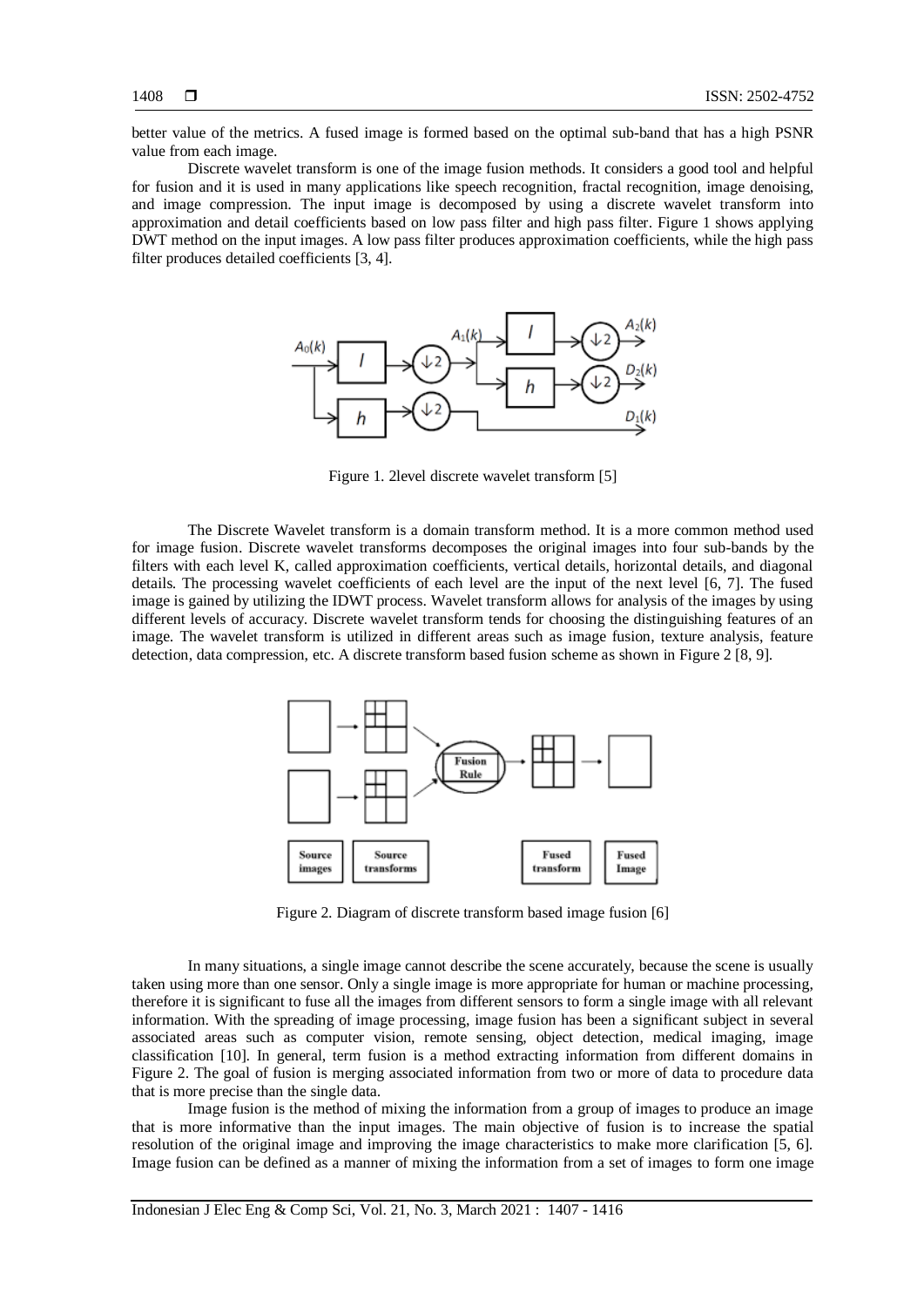and produce a fused image that is more complete and informative than the original images [11, 12]. The purpose of image fusion is to construct a fused image output that supplies the information which is more reliable and more suitable. The general definition of image fusion is the blending of two or more various images to form a new image by implementing a suitable algorithm as in Figure 3. A good fusion is getting on information from the original images and the resulted image without any changeability. The fusion algorithm must satisfy the following requirements:

- a) It keeps on important features of the original image without loss of detail in the output image.
- b) It avoids any artifacts in the image as the noise [13].



Figure 3. Graphical representation of fusion [11]

The fusion process can apply at various levels of information representation is signal level, pixellevel, and feature level. Signal level fusion merges a set of signals that have the identical general design. At pixel level (image-level) combines sets of pixels of images to make the fusion decision like maximum, minimum, and average pixels. While in fusion based on the feature level, the information will be extracted from source images individually and then merged based on original image features. In fusion based on the decision level, the information will extract from each source image individually and then the decisions are made for each original channel. These decisions are joined to produce the final decision [11-14].



Figure 4. Image fusion techniques [10]

The fusion process is applied based on characteristics of a set of regions of input images, such as contrast, shape, and texture. The fusion process is applied in the spatial and frequency domain is shown in Figure 4 [10].

Image fusion can be distinguished by the following categories:

a) Multi view fusion: Images are the same modal and time, but in various conditions are shown in Figure 5.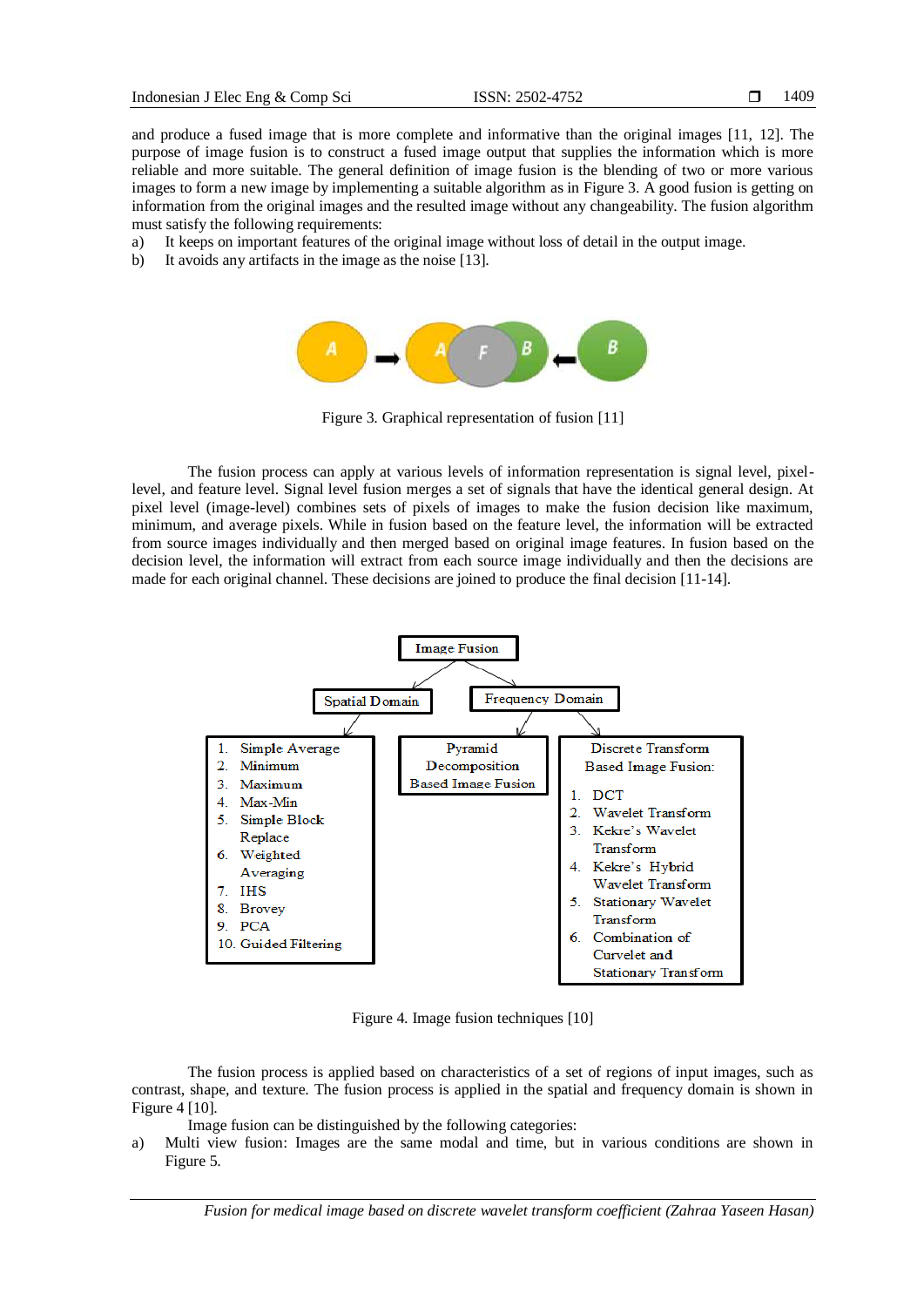- b) Multimodal fusion: Images are different modalities: MRI, visible, infrared, ultraviolet, etc. as shown in Figure 6.
- c) Multi temporal fusion: images are taken at various times, but with the same modality are shown in Figure 7.
- d) Multi focus fusion: images of a 3D scene will be taken frequently with different central lengths as shown in Figure 8.
- e) Fusion for image deconvolution (restoration): Where each image involves the true region and degradation region, which removes the degradation part by using the fusion process is shown in Figure 9 [5, 11].



# Foreground



Background

Figure 5. Multi view image fusion [11]



Figure 6. Multimodal image fusion [11]



Figure 7. Multi temporal image fusion [11]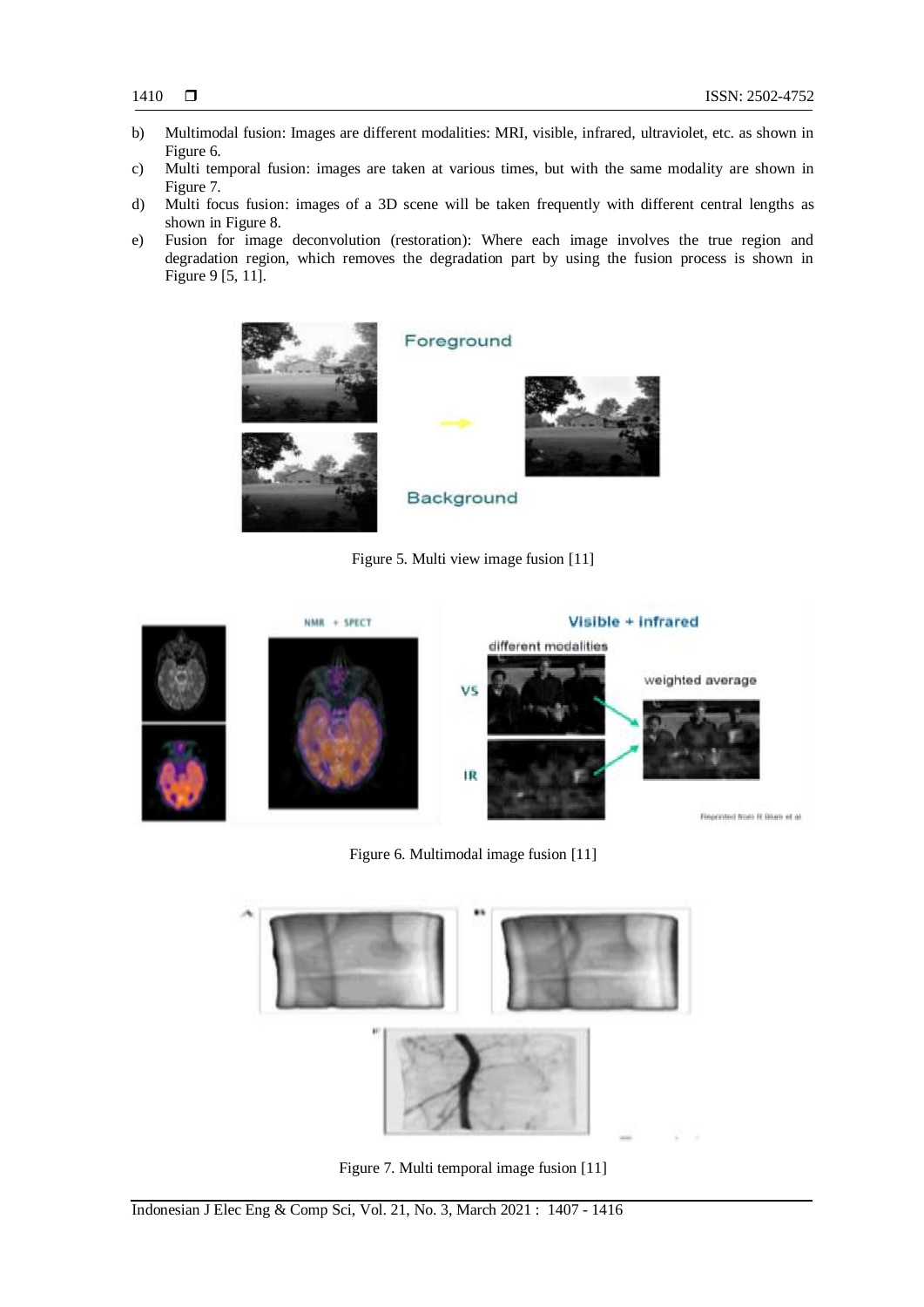

Figure 8. Multi focus image fusion [11]



Figure 9. Image restoration for fusion [11]

# **2. RELATED WORK**

Hari et al. [15] presented image fusion using the wavelet transform. They used the wavelet method and several rules of fusion (minimum, maximum, and average) on the MRI and CT images. They show that a good way that gives the smallest MSE and largest PSNR values.

Image fusion based on wavelet proposed by Laxman *et al*... They performed a wavelet method and weighted that gain a good fusion of CT/PET images compare to CT or PET separately [16]. The paper of [17] presented image fusion for CT/PET based on wavelet transform. He performed different rules of fusion. He showed contrast rule provides the best.

Ram Nivas et al. [18] presented a fusion of medical images based on the wavelet transform. They utilized the wavelet transform, PCA for fusing. They exhibited DWT enhances the edge and Bicubic interpolation enhances the resolution. Efficiency MRI and CT images were presented by Prerana and Deepali. They extended this method based on curvelet transform with wavelet transform methods to attain improving the performance [19]. Nayera and Deep [20] presented medical image fusion with DWT. They performed various rules of fusion, containing max, min, average, and min max for medical image fusion.

The above methods were used fusion method with DWT based on the max, min, average value of wavelet coefficient while in this paper can be used the coefficient of wavelet for comparing each sub band with the same sub band of another image based on the best value of PSNR and SNR. The sub band has a better value of the measure is selected for fusion to form the fused image.

# **3. MATERIALS AND METHODS**

This paper uses the coefficient of wavelet to compare each sub band with the same sub band of other image based on the best value of PSNR and SNR measures. The sub band contains on better value of the measure is chosen for fusion and form the output fused image.

This paper presented a good method for image fusion by using discrete wavelet transform coefficients. The medical image is used in this paper. The main idea is to apply the DWT to the images. After that PSNR and SNR are computed for each sub band and combine the sub-band that has a better value of the measure. Then inverse discrete wavelet transform is performed to convert the fused image from the frequency domain to the spatial domain. Figure 10 presented the proposed method that contains a set of steps: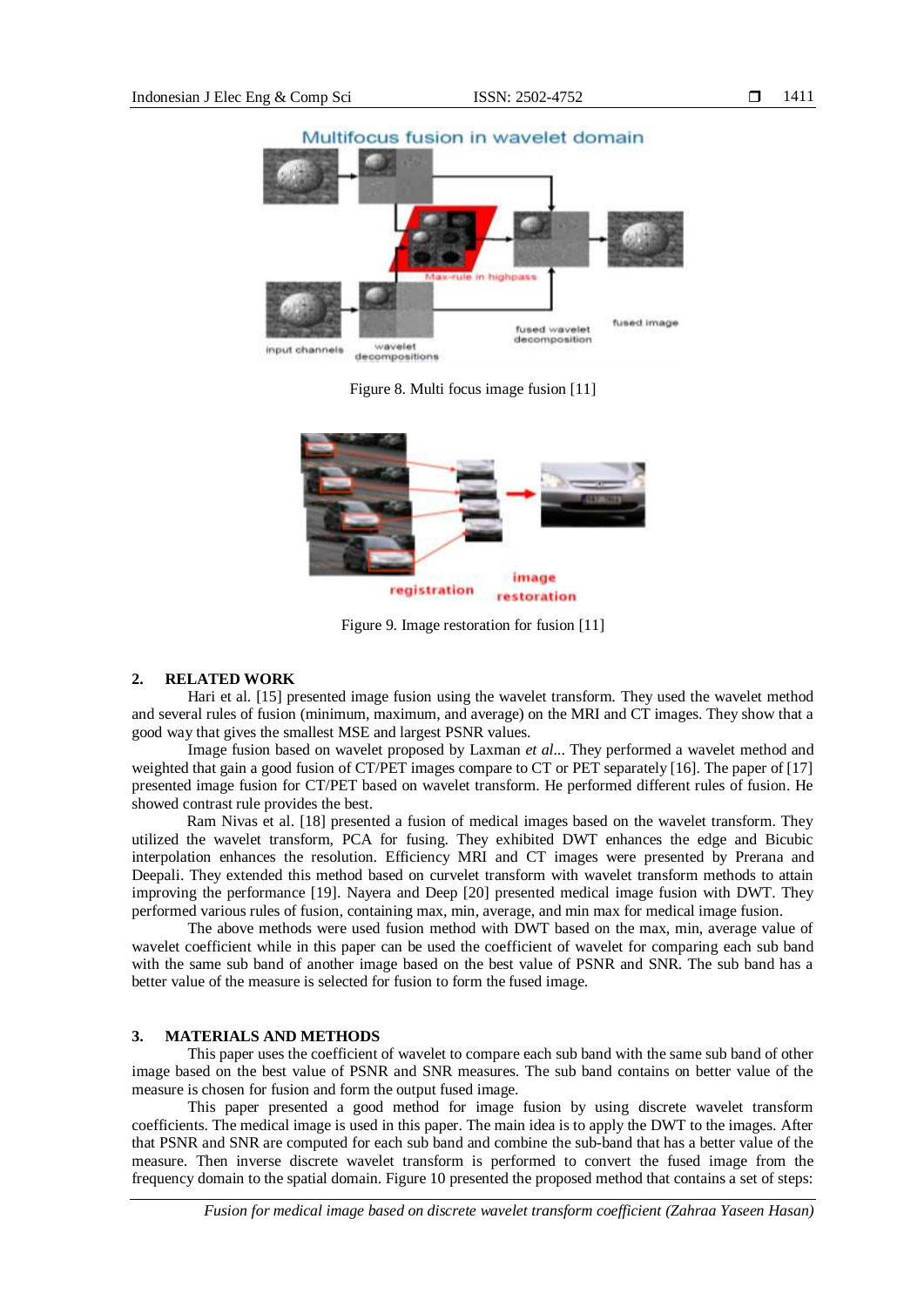

Figure 10. Block diagram of the proposed method

#### **3.1. Select set of images**

The images are selected in this proposed are medical images that are converted to two dimensions array. The images that are performed must be the same size and same scene.

# **3.2. Apply discrete wavelet transform on images**

Two-level wavelet transform is performed on medical images and consistent set of sub-bands (vertical, horizontal, and diagonal coefficients for each level), see Figure 1. The medical input image is decomposed by using a DWT into approximation coefficients and detail coefficients based on low pass filter and high pass filter. DWT coefficients on the images are computed by using the low pass and high pass filters according to (1) and (2).

$$
app(r, c) = \sum_{k} im(r, l)gi(c - l)
$$
  

$$
det(r, c) = \sum_{k} im(r, l)hi(c - l)
$$
 (1)

Where im is the input image, gi and hi represent low pass filter and high pass filter respectively.

#### **3.3. Find PSNR and SNR values for sub-bands**

PSNR and SNR values are computed for sub-bands according to (4) and (5).

#### **3.4. Fusion process**

In this step PSNR value is gathered for each sub band and then is fused the optimal sub-band has value large. The optimal image is selected based on the highest PSNR value.

#### **3.5. Perform inverse discrete wavelet transform**

Fused imaged is in the frequency domain. Apply IDWT to transform it from the frequency to the spatial domain. IDWT is calculated according to the low and high pass filter DWT process, but in a reverse manner to result in the output image (optimal image).

# **4. IMAGE QUALITY METRICS**

Image quality can be defined as a feature of an image that processes the image corrupted compared to a pure image. Performance metrics are used essentially to measure the possible benefits of fusion and also used to compare results gained using various algorithms [21].

#### **4.1. Mean square error (MSE)**

It is used to measure the differences between the values of the input image and fused image divided by the dimensions of the image according to (3). The value of MSE must be as small as possible [22-24].

$$
MSE = \sum_{i=0}^{n-1} \sum_{j=0}^{m-1} \frac{(s(i,j)-f(i,j))2}{n*m}
$$
 (3)

Where n and m are the dimensions of the image,  $s(i,i)$  is the pixel values of the original image.  $f(i,i)$ is the pixel values of the resulted image.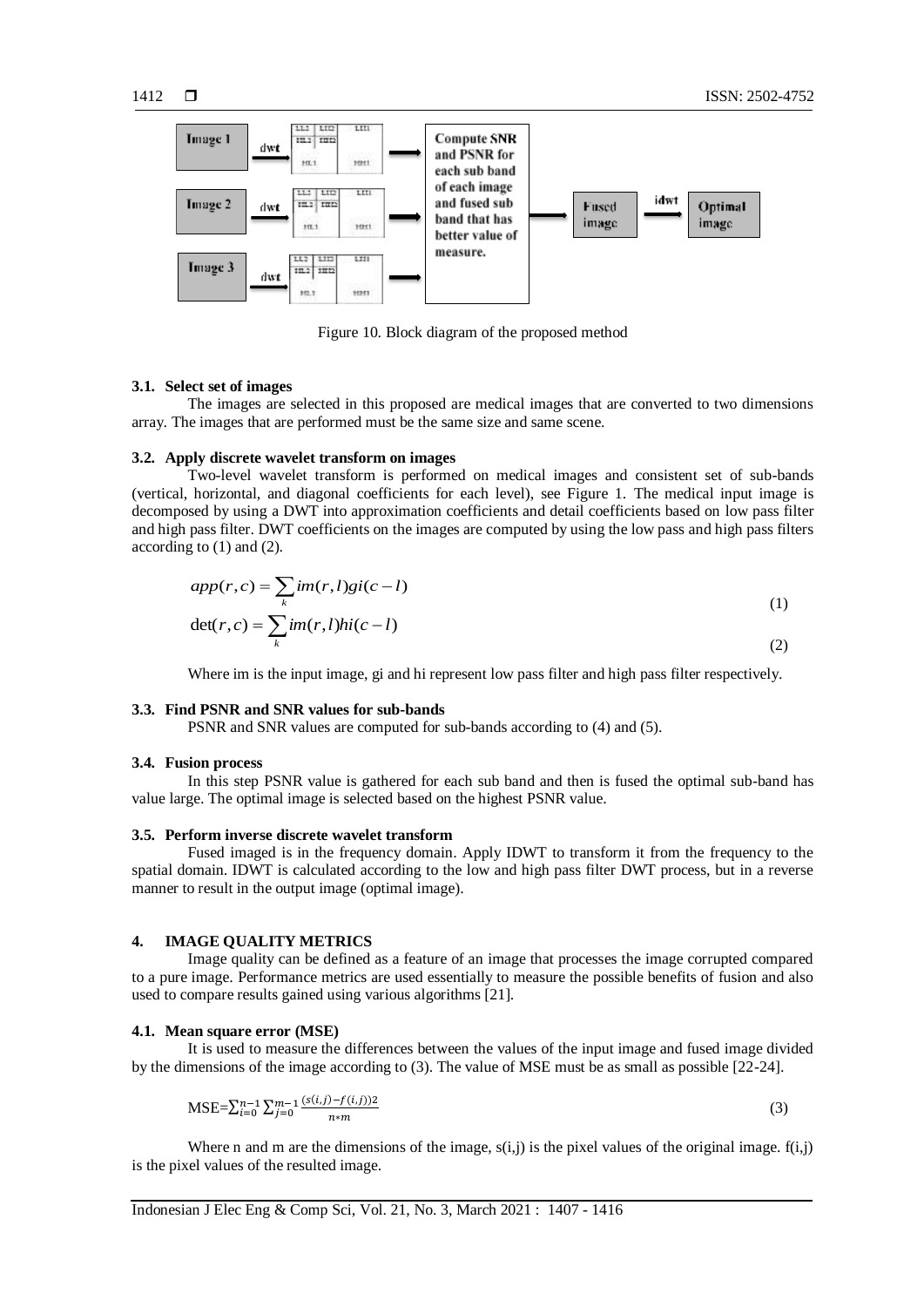1413

## **4.2. Peak signal to noise ratio (PSNR)**

It is the ratio between the maximum possible power of an image and the power of corrupting noise that affects the fidelity of its representation. PSNR calculates from the following Equation:

$$
PSNR = 10^* \log_{10} \left( \frac{255^2}{MSE} \right) \tag{4}
$$

So that computing PSNR should calculate the mean square error (MSE) in the beginning. The value of PSNR must be as large as possible [25].

#### **4.3. Signal to noise ratio (SNR)**

The signal is the information content of the data of the original MS image MK, while the merging FK can cause the noise, like an error that is added to the signal. The RMSK of the signal to noise ratio can be used to calculate the signal to noise ratio SNRK, given by:

$$
SNR_{k} = \sqrt{\frac{\sum_{i}^{m} \sum_{j}^{n} F(i,j)^{2}}{\sum_{i}^{m} \sum_{j}^{n} (F_{k}(i,j) - M_{k}(i,j))^{2}}}
$$
(5)

Where FK is the fused pixel and MK is the original pixel [25-27].

#### **5. RESULTS**

The results are applied to the medical images as is given in Figure 11. The earlier studies were used fusion method with DWT based on the max, min, average value of the wavelet coefficient. The key idea of this paper is on getting the image clear, complete, and more informative than input images using a fusion based on the best value of measures. After DWT is applied to the images, PSNR and SNR for each sub band are compared to other sub brands of another image, the sub band that has a better value of the measure is selecting for the fusion process. The inverse of DWT is computed to get on the fused image (output image). Figure 11 explains applying the fusion technique on the medical images to compose the fused image. Fused image results from images merging based on the higher PSNR value that sub-band of images has large PANR value. Because the fused image in the frequency domain is applied inverse discrete wavelet to transform it into the spatial domain.

Figure 12 clarifies using the fusion method on input medical images to form the fused image. The fused image is computed from the sub band of images merging based on the better measure value of each sub band, sub-band of images has large PANR value is selected for fusion. The inverse wavelet transform was applied to the fused image to change the image from frequency domain into spatial domain.





*Fusion for medical image based on discrete wavelet transform coefficient (Zahraa Yaseen Hasan)*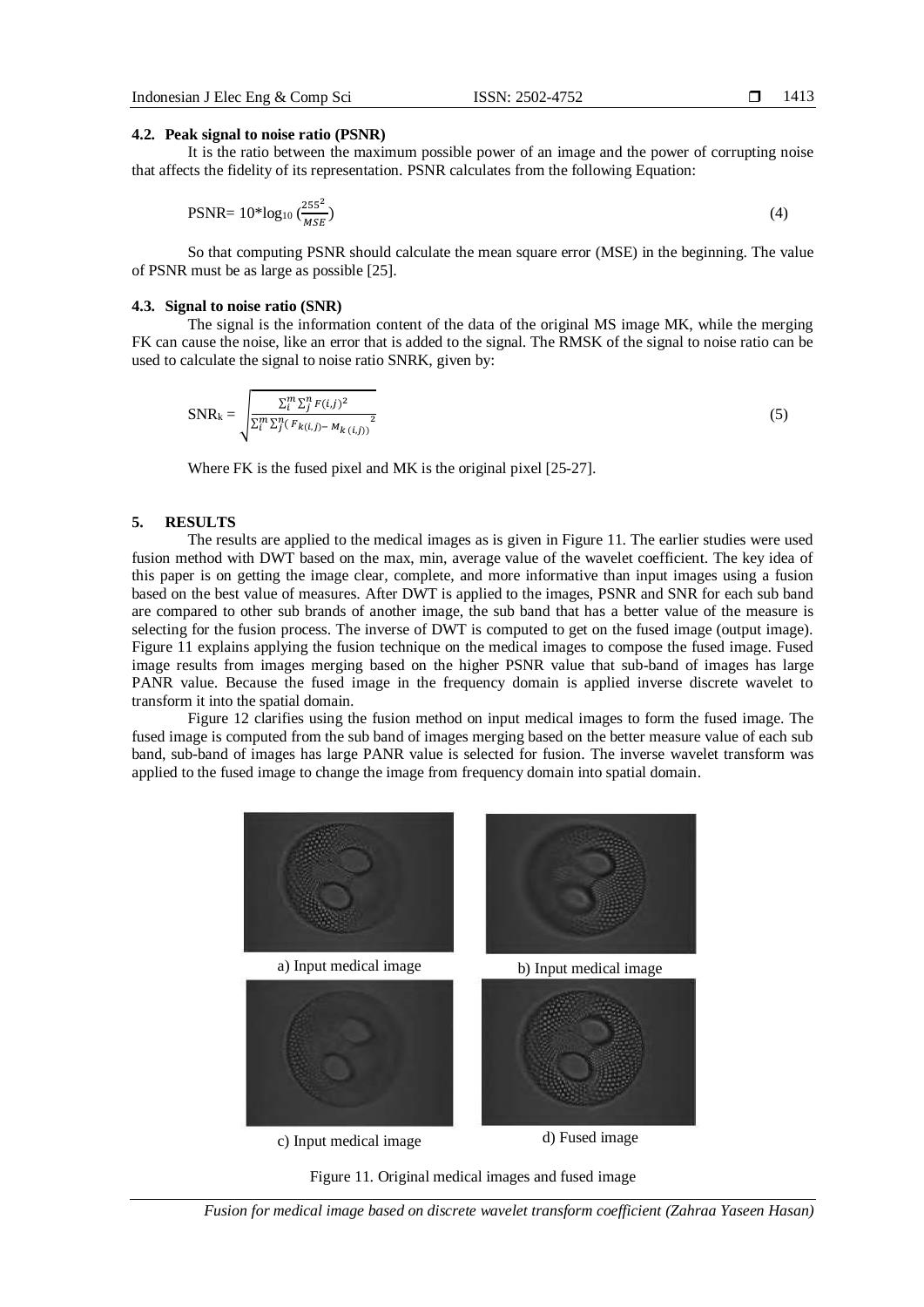Table 1 displays the PSNR and SNR measures for each sub band of different images in Figure 11 while Table 2 illustrates the sum of PSNR and SNR values of each image, sub bands of each image have a better value of the measure is the selected to form the optimal image.





a) Input image b) Input image c) Input image d) Fused image

Figure 12. Input images and fused image

| LL <sub>2</sub> of image 1 and 2<br>20.288<br>0.007<br>LL <sub>2</sub> of image 1 and 3<br>0.010<br>20.034<br>LL <sub>2</sub> of image 2 and 3<br>23.878<br>0.005<br>LH <sub>2</sub> of image 1 and 2<br>0.021<br>23.188<br>LH2 of image $1$ and $3$<br>0.022<br>48.130<br>LH <sub>2</sub> of image $2$ and $3$<br>0.009<br>23.248<br>HL <sub>2</sub> of image 1 and 2<br>0.022<br>22.085<br>HL <sub>2</sub> of image 1 and 3<br>31.334<br>0.017<br>HL <sub>2</sub> of image 2 and 3<br>21.883<br>0.011<br>HH <sub>2</sub> of image 1 and 2<br>0.007<br>25.923<br>HH <sub>2</sub> of image 1 and 3<br>0.031<br>48.130<br>0.062<br>HH <sub>2</sub> of image 2 and 3<br>25.983<br>0.010<br>LH1 of image $1$ and $2$<br>29.943<br>LH1 of image $1$ and $3$<br>0.011<br>32.196<br>0.010<br>LH1 of image $2$ and $3$<br>32.030<br>HL1 of image 1 and 2<br>27.215<br>0.008<br>HL1 of image 1 and 3<br>0.017<br>24.561<br>HL1 of image 2 and 3<br>0.022<br>27.331<br>HH1 of image 1 and 2<br>38.070<br>0.020<br>HH1 of image 1 and 3<br>40.526<br>0.018<br>HH1 of image 2 and 3<br>39.850<br>0.032 | Sub bands of images | Peak Signal to Noise Ratio value | Signal to Noise Ratio value |
|---------------------------------------------------------------------------------------------------------------------------------------------------------------------------------------------------------------------------------------------------------------------------------------------------------------------------------------------------------------------------------------------------------------------------------------------------------------------------------------------------------------------------------------------------------------------------------------------------------------------------------------------------------------------------------------------------------------------------------------------------------------------------------------------------------------------------------------------------------------------------------------------------------------------------------------------------------------------------------------------------------------------------------------------------------------------------------------------|---------------------|----------------------------------|-----------------------------|
|                                                                                                                                                                                                                                                                                                                                                                                                                                                                                                                                                                                                                                                                                                                                                                                                                                                                                                                                                                                                                                                                                             |                     |                                  |                             |
|                                                                                                                                                                                                                                                                                                                                                                                                                                                                                                                                                                                                                                                                                                                                                                                                                                                                                                                                                                                                                                                                                             |                     |                                  |                             |
|                                                                                                                                                                                                                                                                                                                                                                                                                                                                                                                                                                                                                                                                                                                                                                                                                                                                                                                                                                                                                                                                                             |                     |                                  |                             |
|                                                                                                                                                                                                                                                                                                                                                                                                                                                                                                                                                                                                                                                                                                                                                                                                                                                                                                                                                                                                                                                                                             |                     |                                  |                             |
|                                                                                                                                                                                                                                                                                                                                                                                                                                                                                                                                                                                                                                                                                                                                                                                                                                                                                                                                                                                                                                                                                             |                     |                                  |                             |
|                                                                                                                                                                                                                                                                                                                                                                                                                                                                                                                                                                                                                                                                                                                                                                                                                                                                                                                                                                                                                                                                                             |                     |                                  |                             |
|                                                                                                                                                                                                                                                                                                                                                                                                                                                                                                                                                                                                                                                                                                                                                                                                                                                                                                                                                                                                                                                                                             |                     |                                  |                             |
|                                                                                                                                                                                                                                                                                                                                                                                                                                                                                                                                                                                                                                                                                                                                                                                                                                                                                                                                                                                                                                                                                             |                     |                                  |                             |
|                                                                                                                                                                                                                                                                                                                                                                                                                                                                                                                                                                                                                                                                                                                                                                                                                                                                                                                                                                                                                                                                                             |                     |                                  |                             |
|                                                                                                                                                                                                                                                                                                                                                                                                                                                                                                                                                                                                                                                                                                                                                                                                                                                                                                                                                                                                                                                                                             |                     |                                  |                             |
|                                                                                                                                                                                                                                                                                                                                                                                                                                                                                                                                                                                                                                                                                                                                                                                                                                                                                                                                                                                                                                                                                             |                     |                                  |                             |
|                                                                                                                                                                                                                                                                                                                                                                                                                                                                                                                                                                                                                                                                                                                                                                                                                                                                                                                                                                                                                                                                                             |                     |                                  |                             |
|                                                                                                                                                                                                                                                                                                                                                                                                                                                                                                                                                                                                                                                                                                                                                                                                                                                                                                                                                                                                                                                                                             |                     |                                  |                             |
|                                                                                                                                                                                                                                                                                                                                                                                                                                                                                                                                                                                                                                                                                                                                                                                                                                                                                                                                                                                                                                                                                             |                     |                                  |                             |
|                                                                                                                                                                                                                                                                                                                                                                                                                                                                                                                                                                                                                                                                                                                                                                                                                                                                                                                                                                                                                                                                                             |                     |                                  |                             |
|                                                                                                                                                                                                                                                                                                                                                                                                                                                                                                                                                                                                                                                                                                                                                                                                                                                                                                                                                                                                                                                                                             |                     |                                  |                             |
|                                                                                                                                                                                                                                                                                                                                                                                                                                                                                                                                                                                                                                                                                                                                                                                                                                                                                                                                                                                                                                                                                             |                     |                                  |                             |
|                                                                                                                                                                                                                                                                                                                                                                                                                                                                                                                                                                                                                                                                                                                                                                                                                                                                                                                                                                                                                                                                                             |                     |                                  |                             |
|                                                                                                                                                                                                                                                                                                                                                                                                                                                                                                                                                                                                                                                                                                                                                                                                                                                                                                                                                                                                                                                                                             |                     |                                  |                             |
|                                                                                                                                                                                                                                                                                                                                                                                                                                                                                                                                                                                                                                                                                                                                                                                                                                                                                                                                                                                                                                                                                             |                     |                                  |                             |
|                                                                                                                                                                                                                                                                                                                                                                                                                                                                                                                                                                                                                                                                                                                                                                                                                                                                                                                                                                                                                                                                                             |                     |                                  |                             |

Table 2. Sum of PSNR and SNR value of each sub band

| No. of Level   | No. of Image | Sub band | Peak Signal to Noise Ratio value | Signal to Noise Ratio value |
|----------------|--------------|----------|----------------------------------|-----------------------------|
| $\mathbf{1}$   | Image 1      | LH       | 62.140                           | 0.053                       |
|                |              | HL       | 51.777                           | 0.051                       |
|                |              | HH       | 78.596                           | 0.104                       |
|                | Image 2      | LH       | 61.973                           | 0.053                       |
|                |              | HL       | 54.546                           | 0.052                       |
|                |              | HH       | 77.921                           | 0.081                       |
|                | Image 3      | LH       | 64.227                           | 0.070                       |
|                |              | HL       | 51.893                           | 0.039                       |
|                |              | HH       | 80.377                           | 0.048                       |
| $\overline{2}$ | Image 1      | LH       | 71.319                           | 0.030                       |
|                |              | HL       | 53.420                           | 0.041                       |
|                |              | HH       | 74.054                           | 0.063                       |
|                |              | LL       | 40.322                           | 0.032                       |
|                | Image 2      | LH       | 46.436                           | 0.045                       |
|                |              | HL       | 43.969                           | 0.027                       |
|                |              | HH       | 51.907                           | 0.050                       |
|                |              | LL       | 44.166                           | 0.048                       |
|                | Image 3      | LH       | 71.379                           | 0.045                       |
|                |              | HL       | 53.217                           | 0.027                       |
|                |              | HH       | 74.114                           | 0.050                       |
|                |              | LL       | 43.912                           | 0.071                       |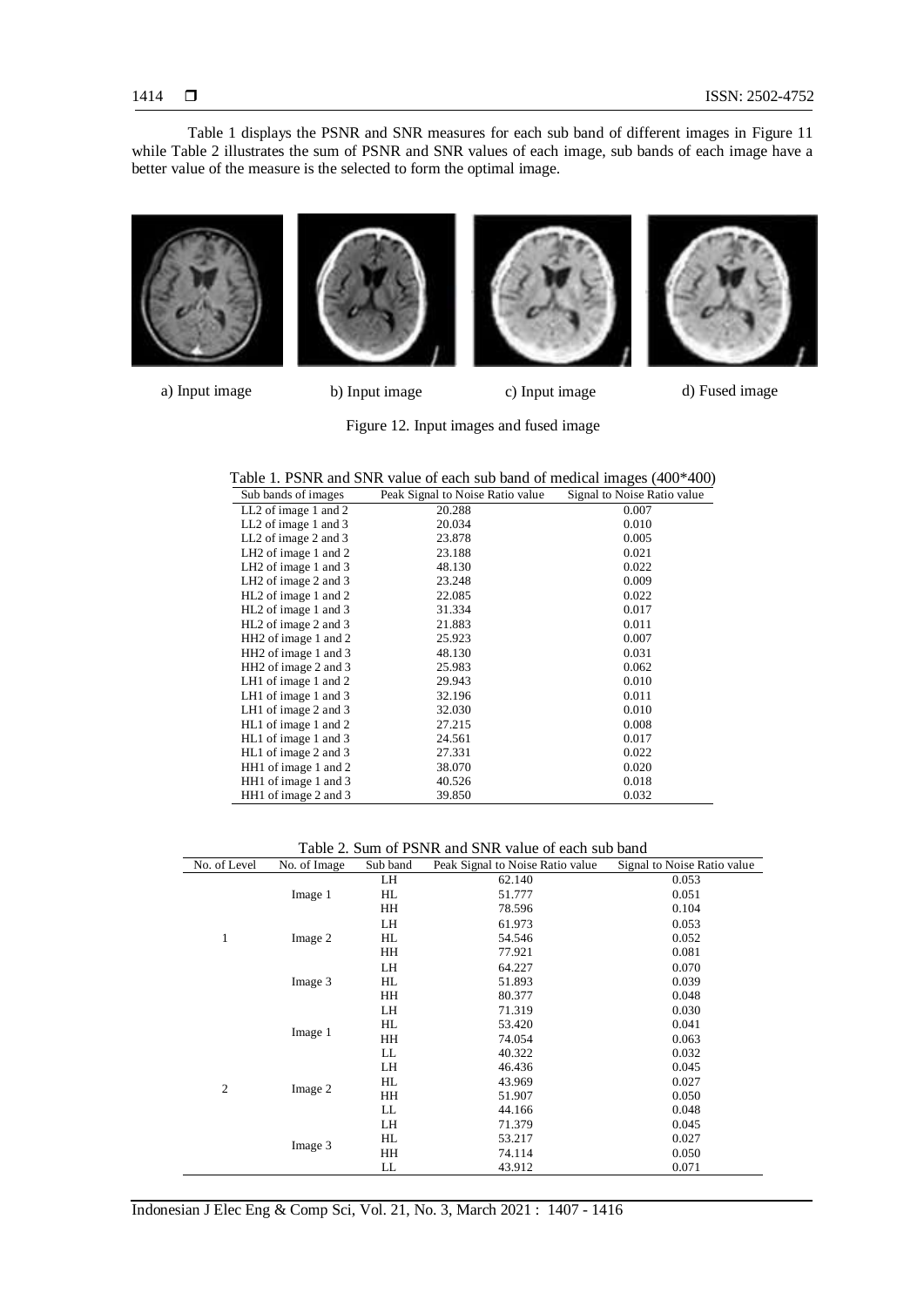# **6. CONCLUSIONS**

This paper proposed merging medical images based on the wavelet coefficient. The results of this application are given that the image has a higher PSNR value is the better. A fused image is formed based on combining a set of sub bands of different images that have better PSNR and SNR value. This paper makes the fused image is informative and clear from input images. Also, this paper keeps on the details of the edges. It has resulted in the PSNR value of 1level of dwt is larger than 2level of dwt because increasing the number of levels cause losing the necessary information of images. The fusion technique in this paper applies to more than two images because the PSNR and SNR value of one image is equal to the PSNR and SNR value of another image.

# **REFERENCES**

- [1] Tawfiq A. Abbas and Firas Sabar Miften, "Fractal recognition by using wavelet transform," *Journal of Babylon University*, vol. 20, no. 6, 2012*.*
- [2] Al-Aboosi, Yasin Yousif, Radhi Sehen Issa, and Ali Khalid Jassim, "Image denoising in underwater acoustic noise using discrete wavelet transform with different noise level estimation." *TelkomnikaTelecommunication, Computing, Electronics, and Control*, vol. 18, no. 3,pp. 1441-1442, 2020.
- [3] Israa Hadi Ali and Russell H. Al\_taie, "Wavelet coefficient fusion method -based image denoising", *Research Journal of Applied Sciences*, vol. 11, no. 10, pp. 1045-1049, 2016.
- [4] Pratama, Muhammad Biyan, et al., "Hand gesture recognition using discrete wavelet transform and convolution neural network," *Bulletin of Electrical Engineering and Informatics*, vol. 9, no. 3, pp. 996-999, 2020, DOI: 10.11591/eei.v9i3.1977.
- [5] Israa Hadi Ali and Russell H. Al\_taie, "Image deblurring using fusion technique based on inverse filtering," *Research Journal of Applied Sciences*, vol. 11, no. 11, pp. 1206-1210, 2016.
- [6] Israa Hadi Ali and Russell H. Al\_taie, "Wavelet coefficient fusion method -based image denoising," *Research Journal of Applied Sciences*, vol. 10, no. 11, pp. 1045-1049, 2016.
- [7] Achmamad, Abdelouahad, and Atman Jbari, "A comparative study of wavelet families for electromyography signal classification based on discrete wavelet transform," *Bulletin of Electrical Engineering and Informatics*, vol. 9, no.4, pp. 1420-1425, 2020, DOI: 10.11591/eei.v9i4.2381.
- [8] Shriniwas T. Budhewar, "Wavelet and Curvelet Transform based Image Fusion Algorithm," *International Journal of Computer Science and Information Technologies*, vol. 3, no. 5, pp. 3703-3705, 2014.
- [9] Setyono, A., and D. R. I. M. Setiadi," Image watermarking using discrete wavelet transform," *Indones. J. Electr. Eng. Comput. Sci.*, vol. 16, no. 3, pp. 1418-1419, 2019.
- [10] Singh, Er.Simar Preet and Er. Palak Sharma, "Image Fusion," *International Journal of Advanced Research in Computer Science and Software Engineering*, vol. 3, no. 4, pp. 206, 2014.
- [11] Mamta Sharma, "A Review: Image Fusion Techniques and Applications," *International Journal of Computer Science and Information Technologies*, vol. 7, no. 3, pp. 1082-1085, 2016.
- [12] Ramya, H. R., and B. K. Sujatha, "Fine-grained medical image fusion using type-2 fuzzy logic," *Indonesian Journal of Electrical Engineering and Computer Science*, vol. 14,no. 2,pp. 999-1004, 2019.
- [13] Devyani P. Deshmukh and A. V. Malviya, "Image Fusion an Application of Digital Image Processing using Wavelet Transform," *International Journal of Scientific & Engineering Research*, vol. 6, no. 11, pp. 1247-1250, 2015.
- [14] Vinay Sahu & Dinesh Sahu, "Image Fusion using Wavelet Transform: A Review," *Global Journal of Computer Science and Technology: FGraphics & Vision*, vol. 14, no. 5, 2014.
- [15] Hari, Mishra and Smriti, "MRI and CT Image Fusion Based on Wavelet Transform," *International Journal of Information and Computation Technology*, vol. 4, no. 1, 2014.
- [16] Laxman, Tawade, Aboobacker, and Ghante, "Image Fusion Based on Wavelet Transforms," *International Journal of Bio-Science and Bio-Technology*, vol. 6, no. 3, 2014.
- [17] Indira, "Image Fusion for Pet Ct Images Using Average Maximum and Average Contrast Rules," *International Journal of Applied Engineering Research*, vol. 10, no. 1, 2015.
- [18] Ram Nivas Singh Yadav and Himanshu Agarwal, "Medical Image Fusion Using Wavelet Transform," *International Journal of Scientific Engineering and Applied Science (IJSEAS)*, vol. 1, no.3, 2015.
- [19] Prerana G Agarkar and Prof. Deepali R Sale, "Efficient MRI and CT Images Fusion Technique: Analysis," *International Journal of Advanced Research in Computer Science and Software Engineering*, vol. 5, no. 7, pp. 594- 599, 2015.
- [20] Nayera Nahvi and Deep Mittal, "Medical Image Fusion Using Discrete Wavelet Transform," *Int. Journal of Engineering Research and Applications*, vol. 4, no. 9, pp. 165-170, 2014.
- [21] Russell Haidar Jassim, *Image Denoising Using Fusion Technique Based on DWT Coefficient. MSc*, Thesis. College of Information Technology, University of Babylon, 2017.
- [22] Priya D. Vora and Ms. Neeta Chudasama, "Different Image Fusion Techniques and Parameters: A Review," *International Journal of Computer Science and Information Technologies*, vol. 1, no. 6, pp. 889-891, 2015.
- [23] Yufeng Zheng, 2011. *Image fusion and its applications*, InTech Janeza Trdine 9, 51000 Rijeka, Croatia.
- [24] Mandhare, Rohan Ashok, Pragati Upadhyay, and Sudha Gupta, "Pixel Level Image Fusion Using Brovey Transform and Wavelet Transform," *International Journal of Advanced Research in Electrical Electronics and Instrumentation Engineering*, vol. 2, no. 6, 2013.